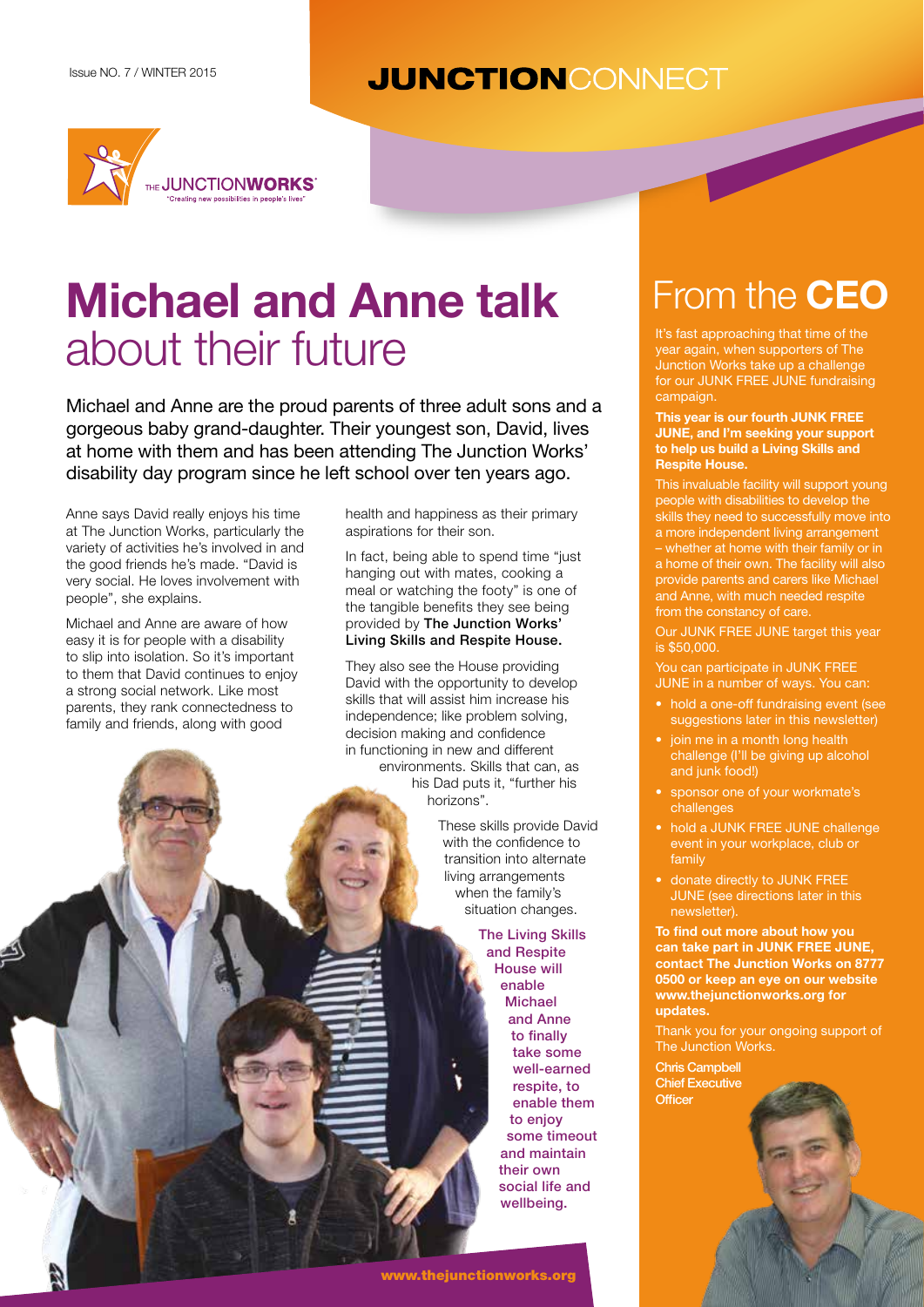The acquisition of Living Skills impacts on a person's community participation, recreational interests, personal care, and living arrangements.

- Living Skills refer to selfcare activities such as the ability to dress, shower, and brush hair; domestic tasks like making the bed, tidying up a bedroom or washing the dishes; and community activities including catching a bus and shopping for groceries.
- Research indicates that there is a positive link between living skills acquisition and the person's wellbeing and quality of life.
- Even small improvements in a person's living skills can improve the quality of their life and their confidence.

## What is **Respite** Care?

Respite care is a form of support that gives parents and carers the opportunity to have a break from their caring role. Respite care may be given informally by friends and family, or by formal respite services like The Junction Works. For many carers, receiving regular respite enables them to continue their caring role for longer. It also provides opportunities for their son or daughter to undertake new activities and develop social networks through their respite experience.

## Acquiring Living Skills improves a person's **quality of life**

Age is no barrier to learning. People with intellectual disability are capable of learning new skills and improving on existing skills throughout their life

At The Junction Works our goal is to reduce the impact of the intellectual disability by building on the person's strengths and helping them learn new skills so that they can reach greater levels of autonomy and quality of life.

The Junction Works' Independent Living Skills Program is designed to help the people we support make the most of their abilities and increase their self-reliance and confidence.

The Program supports young adults with disabilities to make the transition from

being dependent on others to living more independently with support from family, friends and organisations like The Junction Works.

The transition process is supported through person centred planning, intensive living skills development, guidance and training in developing effective support networks.

The Living Skills and Respite House will be a valuable facility for supporting the intensive learning and practice of daily living tasks.



Through our Independent Living Skills Program we encourage people with a disability to develop and maintain the skills necessary to cope with an ever-changing world. We help people meet their goal of being able to live as independently as possible through a combination of confidence building and practical skills.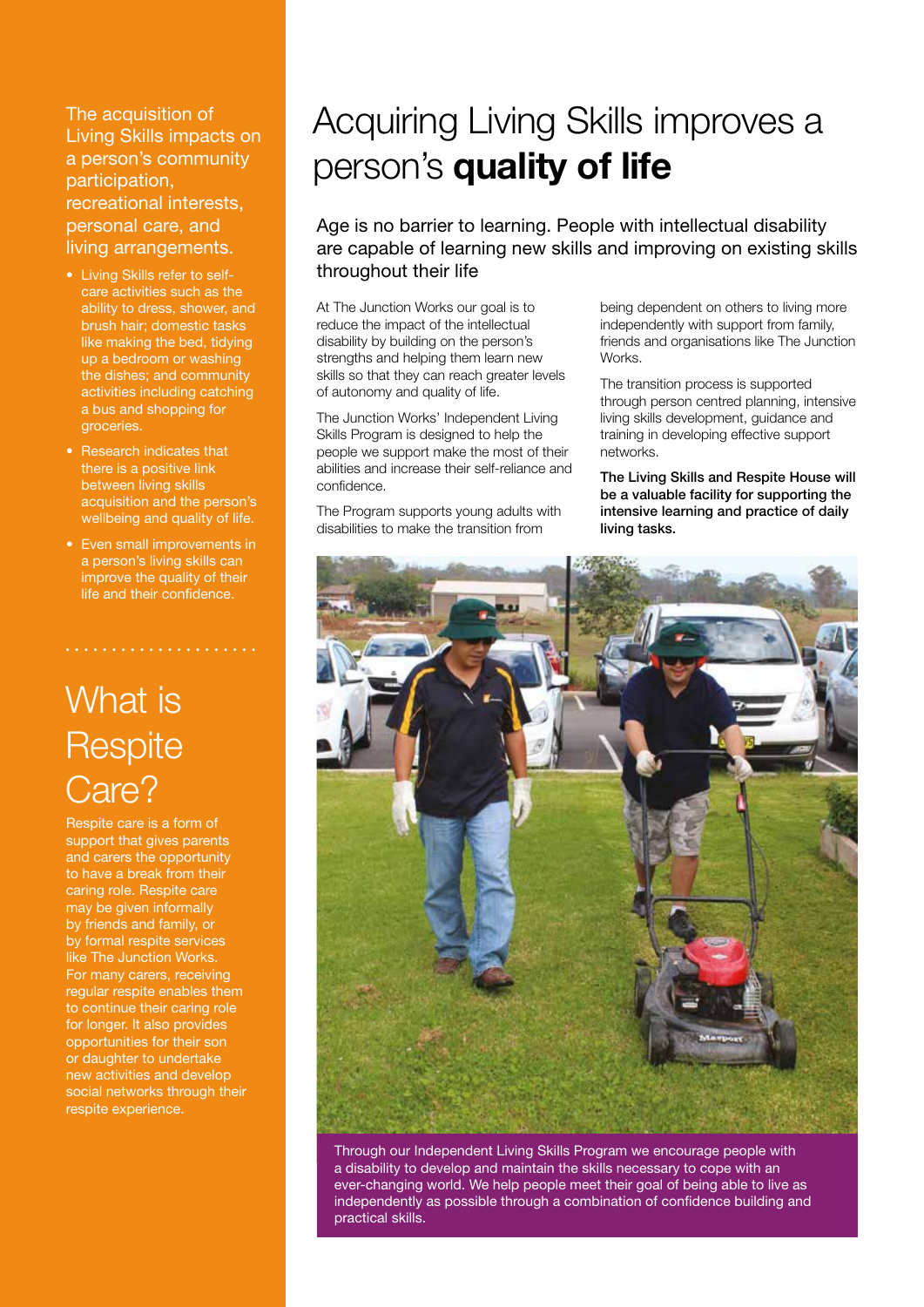## How you can **help**

JUNK FREE JUNE is a fundraising campaign that is raising money for The Junction Works' much needed Living Skills and Respite House.

With JUNK FRFF JUNF participants can undertake a one-off fundraising event or health-based activity which can be sponsored by your family, workmates and friends.

It can be as simple as hosting a barbeque or a cricket match with workmates, or participating in a walking challenge with your friends.

Alternately, participants can take on the full 30 day challenge over June and be

sponsored to give up an unhealthy habit like alcohol or junk food, or take up a healthy one like a daily walk or swim.

FREE

. II INF

You can even get your work place involved through a one off challenge or healthy lunch time BBQ.

And if we reach our goal of raising \$50,000, CEO Chris Campbell says he'll swim with the sharks!\*



JUNK FREE JUNE is a great way to get your staff and workmates involved in making a difference to the lives of people with a disability through team building. In 2014 the staff of Lifestyle and Sports Physiotherapy in Narellan took on a 1,000km Run / Walk / Cycle / Row Challenge and raised over \$1,000 for JUNK FREE JUNE.

\* Chris will swim with the sharks at the Manly Sea Life Sanctuary

## **Junk Free June** Ideas for a

## **Fundraising Event**

- Invite friends to a healthy High Tea or Brunch with an entry donation
- Hold a BBQ and salad fundraiser dinner with your neighbours
- Get your mates involved in an exercise challenge
- Consider a vegetarian cooking demonstration with friends (and then share the food)
- Alternately hold a pot luck vegetarian lunch and award a prize for the 'best vegetarian dish'
- Enjoy a karaoke or games night
- Hold a carwash afternoon and wash your family, friends and neighbours cars (for a donation of course)
- Hold a 10-pin bowling challenge
- Set up a soccer match between rival teams at work
- Hold a trivia night with topics based around health awareness, sport and the body.

# **Junk Free June** Ideas for a 30 Day

### **Sponsored Challenge**

### **Take up**

- A 1/2 hour walk five times a week
- Extra visits to the gym
- Yoga or swimming
- A weekly soccer games with the kids
- Walking 10,000 steps a day
- Ballroom dancing
- Commit to walking the dog every day

### **Give up**

- Alcohol
- Unhealthy take-away
- White rice, pasta, salt or sugar
- TV (go for a walk instead)
- **Smoking**
- Wicked chocolate and ice cream
- Tempting biscuits and cakes
- Late nights out clubbing